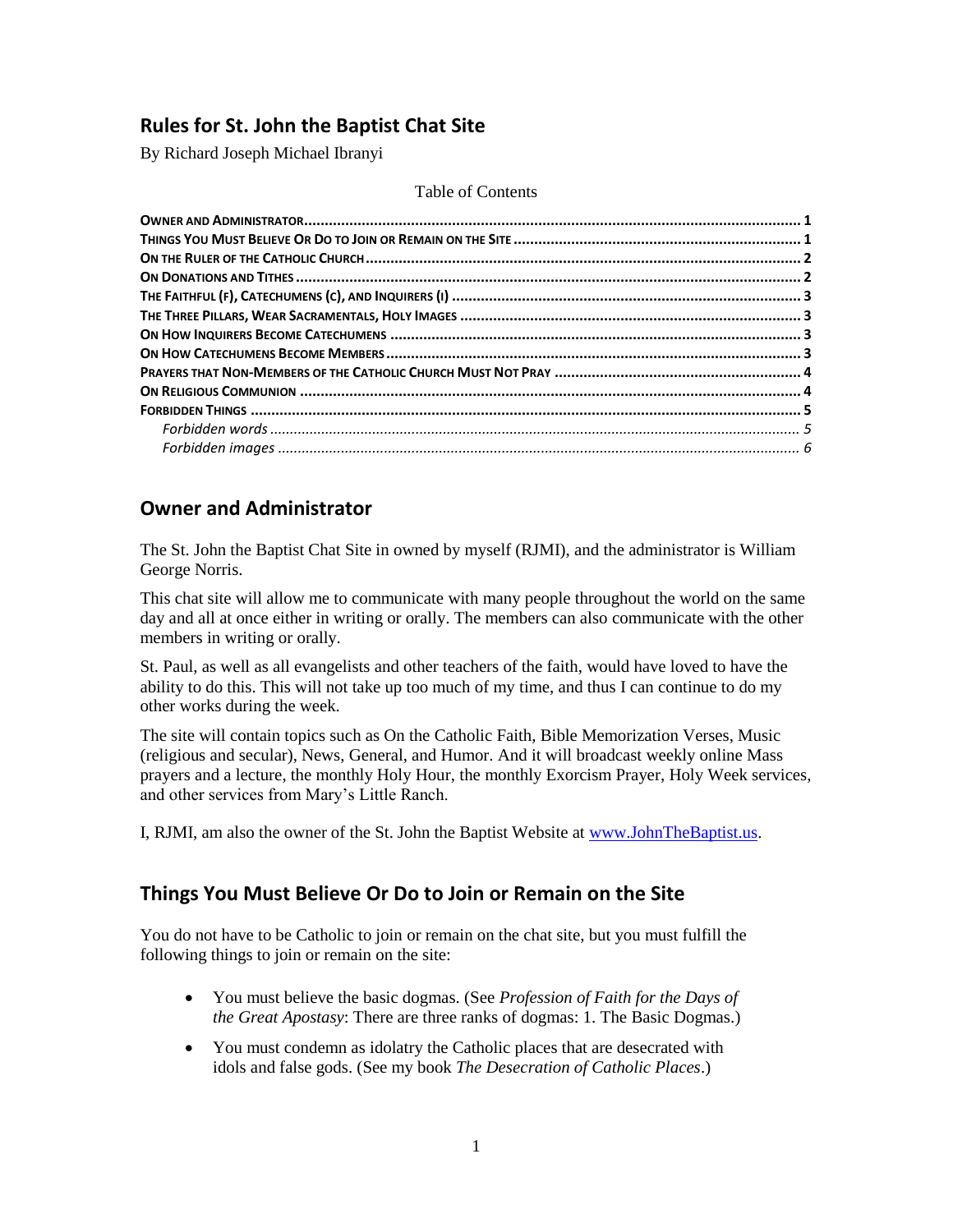- You must condemn as idolaters all those who promoted, supported, or allowed these desecrations.
- You must believe in the deeper dogma that non-members of the Catholic Church cannot hold offices in the Catholic Church. (See my book *Non-Catholics Cannot Hold Offices in the Catholic Church* and *Catechism Excerpt 3: Ineligibility to Hold Offices, and Nominal Catholic Churches*)
- You must give me your full name and address. And send a photo of yourself if possible.
- You must be of good will and be respectful to me and William Norris or else you will be removed from the site.
- If you are proved to be obstinate and disruptive after a truth is shown to you, you will be removed from the site.

#### <span id="page-1-0"></span>**On the Ruler of the Catholic Church**

The faithful and catechumens must acknowledge and obey Richard Joseph Michael Ibranyi as the sole ruler of the Catholic Church in these days of the Great Apostasy until the Catholic Church has a pope, at which point they must obey the pope as the sole ruler of the Catholic Church.

#### <span id="page-1-1"></span>**On Donations and Tithes**

Donations are voluntary gifts given to the Catholic Church, Catholic causes, and for other good causes and thus are not mandatory.

The Catholic Church has the right and duty to demand, under pain of mortal sin, tithes from Catholics. That standard rate is 10% of net income.

Net income is the amount after expenses are deducted from your total (gross) income. The only expenses that cannot be deducted are for jewelry, other unnecessary things, and for recreation. Hence, expenses such as for rent, mortgage payments, gas for the car used for purposes other than recreation, utilities, insurance payments, taxes, food, clothing, medicine, business, and medical expenses are deducted from the total income.

Hence Catholics (the faithful and catechumens) must pay tithes to the Catholic Church which in these days of the Great Apostasy is represented by Richard Joseph Michael Ibranyi. RJMI can dispense some from paying tithes or have tithes paid to another member of the Catholic Church for the benefit of the local area in which that member resides. (See RJMI article *Brief of Tithes*.)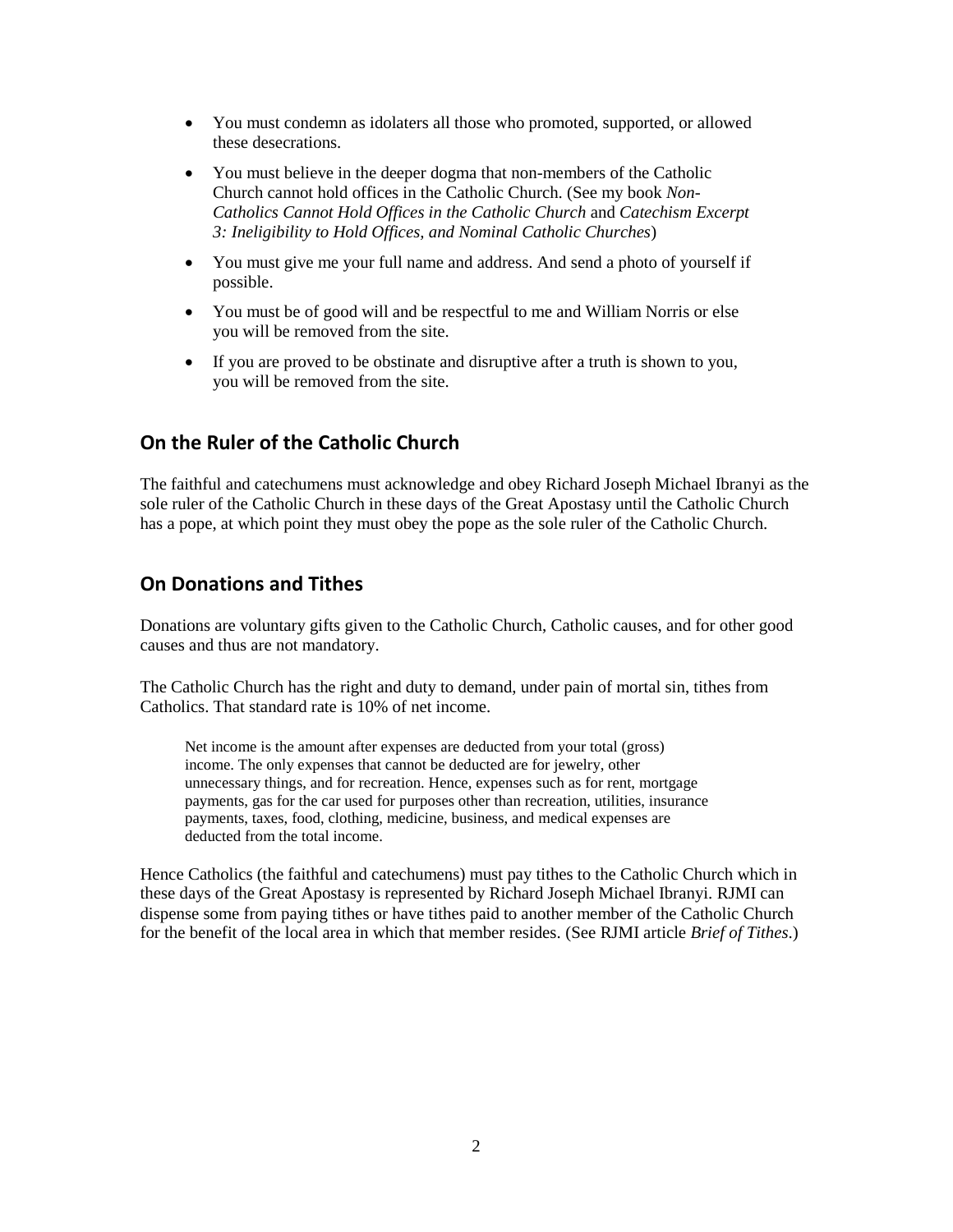Some ways you can send donations or tithes to the Catholic Church through RJMI is by PayPal, Western Union, or by mail.

| PayPal:  | You must have a PayPal account. Log in to your account, and send money to<br>Mary's Little House PayPal account at MarysLittleHouseLLC@gmail.com. Make<br>sure you send the Money to "Send to a friend" or else PayPal will charge a fee. |
|----------|-------------------------------------------------------------------------------------------------------------------------------------------------------------------------------------------------------------------------------------------|
| Mail to: | Richard Ibranyi<br>302 East Joffre St.<br>Truth of Consequences (TorC), NM 87901<br><b>USA</b>                                                                                                                                            |

# <span id="page-2-0"></span>**The Faithful (f), Catechumens (c), and Inquirers (i)**

The faithful adhere to the Catholic Church and thus are Catholic, and they are also members of the Catholic Church and thus are inside the Catholic Church.

Catechumens adhere to the Catholic Church and thus are Catholic but they are not members and thus are not inside the Catholic Church.

Hence the faithful and catechumens are Catholic and brothers in Christ because they are believers. However, catechumens do not yet have God as their Father and thus are not children of God until they become members of the Catholic Church.

## <span id="page-2-1"></span>**The Three Pillars, Wear Sacramentals, Holy Images**

The minimum Catholics (the faithful and catechumens) must do regarding the Three Pillars (prayer, penance, and studying the Catholic faith), wearing sacramentals, and having holy images is listed in the RJMI article *The Three Pillars, Sacramentals, and Holy Images*.

## <span id="page-2-2"></span>**On How Inquirers Become Catechumens**

For an inquirer to become a catechumen, he must consent to all the points in the *Profession of Faith for the Days of the Great Apostasy*. A candidate can become a catechumen if he is committing mortal sin; but he must have a firm purpose to stop committing mortal sin, as he cannot become a member until he stops committing mortal sins.

## <span id="page-2-3"></span>**On How Catechumens Become Members**

For a catechumen to become a member of the Catholic Church, he must consent to all the points in the *Profession of for the Days of the Great Apostasy*. And he must be living a moral life and thus must not be committing any mortal sin. And he must be tested for some time to see if he remains faithful and moral.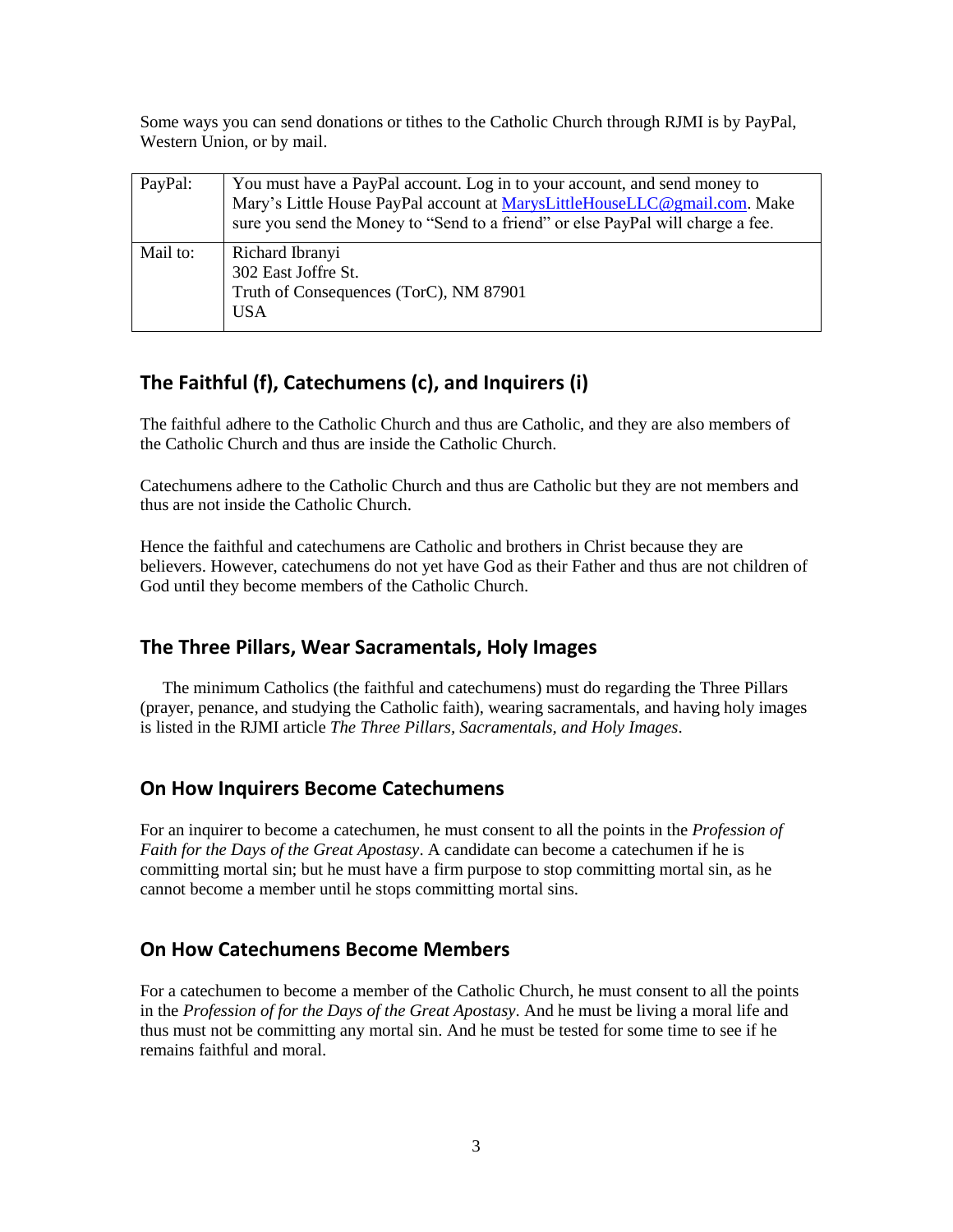When he passes his test, he will enter the Catholic Church by baptism if he was not previously baptized. If he was previously baptized, he will enter the Church by again making the *Profession of Faith* but this time in order to become enter the Catholic Church. If a Catholic bishop is present, the bishop must then lay his hands upon the candidate at which point he will enter the Catholic Church. If a Catholic bishop is not available in the foreseeable future, then a Catholic priest must lay his hands upon the candidate. If no Catholic bishop or Catholic priest is available in the foreseeable future, then the candidate enters the Catholic Church when he signs the *Profession of Faith*.

If a catechumen is in danger of death and did not have time to read the Profession of Faith, he must at least believe in the Basic Dogmas in order to enter the Catholic Church. (See *Profession of Faith for Catechumens in Danger of Death* contained in the Pastoral menu on the St. John the Baptist Website.)

## <span id="page-3-0"></span>**Prayers that Non-Members of the Catholic Church Must Not Pray**

For prayers that catechumens and inquirers must not pray, I quote from *The Catholic Prayer Book*, as compiled by Mary's Little Remnant.

"Introduction: For non-members of the Catholic Church: "The prayers in this book that are in brackets "[prayer]" are only for the faithful. Hence pre-catechumens, catechumens, and unbelievers are forbidden to pray them and thus must bypass them. If a main heading is in brackets, then all the prayers under that heading are only for the faithful. The Our Father is one of the prayers that non-members are not allowed to pray, and hence they must pray the Hail Mary instead. They are not allowed to pray the Our Father because they are not members of the Catholic Church, and only members of the Catholic Church (the faithful) can have God as their Father. And they are not allowed to pray for the faithful departed because only the prayers and other religious acts of the faithful can help the poor souls in purgatory."

## <span id="page-3-1"></span>**On Religious Communion**

The faithful must only pray and sing hymns with the faithful. Catechumens must only pray and sing hymns with catechumens. And inquirers must not pray and sing hymns with the faithful or catechumens.

If catechumens or inquirers are present in the same place when the faithful are praying or singing hymns, they must remain silent and only pray or sing silently. If a catechumen or inquirer is online while the faithful are praying or singing in a different place, he can pray or sing out loud because he is not in the same place as the faithful and the faithful cannot hear them.

When full Mass prayers are broadcast online, the catechumens and inquires do not have to leave after the Mass of the Catechumens if they are not in the same place where the Mass prayers are said. If they are in the same place, they must leave the room or church after the Mass of the Catechumens.

The faithful, catechumens, and inquirers can greet one another with words such as  $V$ ) "Praise be Jesus, Mary, and Joseph;  $\overline{R}$ ) Now and forever," as this does not mean they are in religious communion with one another.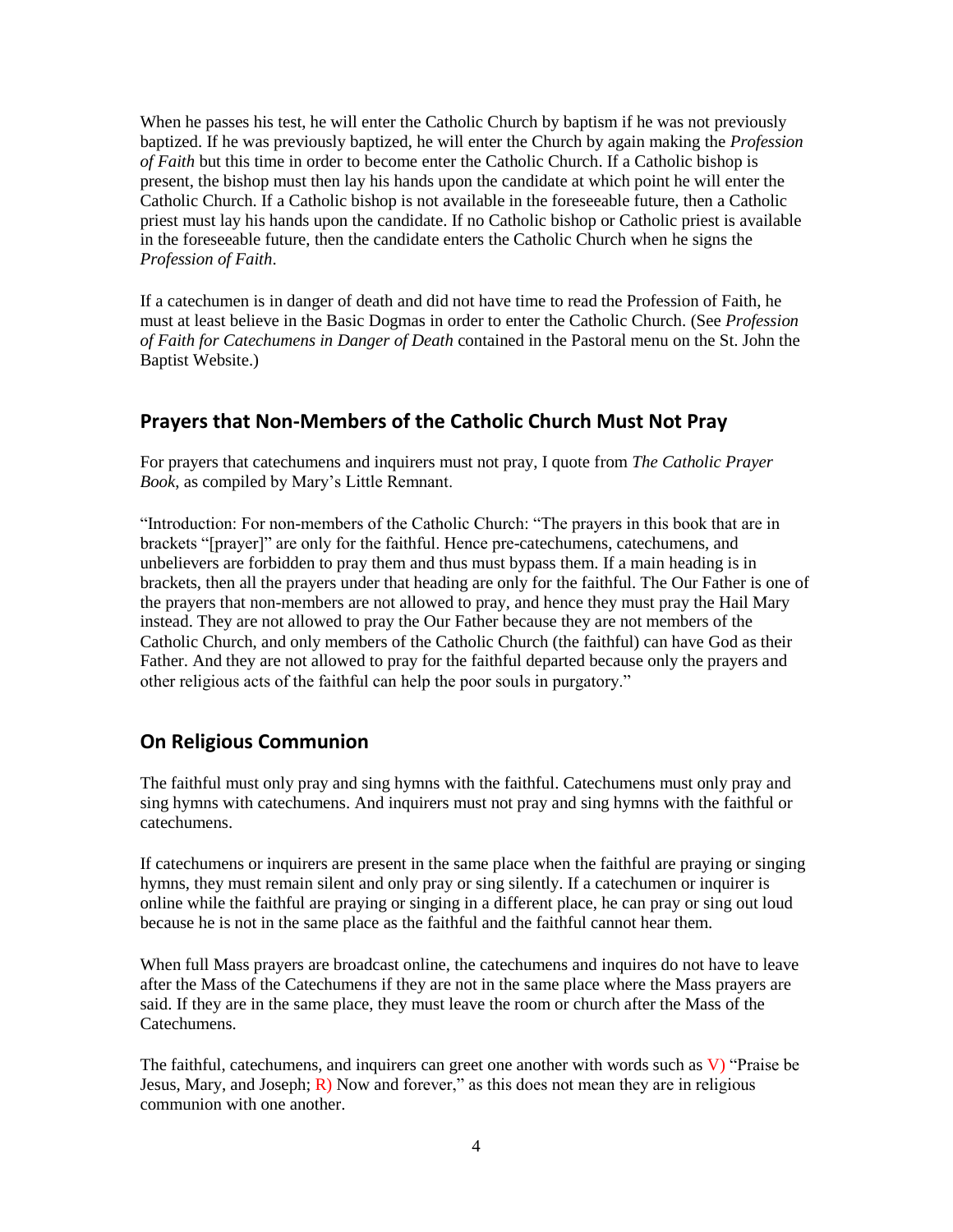The faithful can bless catechumens and inquirers with invocative blessing and thus petition God to grant them graces and other favors.

### <span id="page-4-0"></span>**Forbidden Things**

If anyone sees something on this site that they believe is forbidden, *privately* let William Norris know, and he will judge if it is indeed forbidden. If it is, he will remove it. It can only be reposted if the forbidden words or images are removed or covered.

To learn which words or images are acceptable that the refer to idols, false gods, and false religions, see RJMI article *The Catholic Way to Read about or View Idols, False Gods, and False Religions* contained in the RJMI Articles menu on the St. John the Baptist Website.

#### <span id="page-4-1"></span>**Forbidden words**

- 1. Do not use the f…k word. You can substitute it with an acceptable word.
- 2. Some appropriate words for the sexual act between man and woman are sexual intercourse, the sexual act, sexual relations, coupling, or copulation.
- 3. When referring to the private parts of men and women do not use crude words. Instead, use words such as doctors' use. Most times one can say the private part of the man or the private part of the woman.
- 4. When appropriate, the words dung, crap, shit, bastard, bitch, bum, whore, harlot, fool, dope, jerk, dummy, and idiot are acceptable.
- 5. Beware of the heresy of political correctness which uses words to deny or diminish a condition, trait, or attribute.

For example, political correctness refers to retarded persons as mentally challenged and some even glorify retards by referring to them as superior beings. It refers to bastards as some other thing that denies the fact that the person was born out of wedlock. It does not refer to one who falls away from the Catholic Church as a bastard, as a spiritual bastard, but uses some other word that diminishes the true nature of the sin. It refers to cripples as physically challenged. That is not to say the retards, bastards, and cripples cannot be pleasing to God and be saved; but lying about or diminishing their condition does no one any good. And political correctness refers the homosexuals as gays and thus glorifies homosexuality by pretending it is a happy and thus good condition. And it says things like "We must hire more police to enhance the law" instead of "We must hire more police to enforce the law."

- 6. When appropriate, it is good to use words that show obstinate sinners for what they are by using derogatory words; such as by referring to homosexuals and lesbians as fagots, queers, bull dikes, and butches; and by referring to sinfully rebellious or uncivilized men as savages, animals, radicals, and barbarians.
- 7. You can or cannot use the word "damn" for the following reasons:
	- a) You can use the word damn when referring to those who are known to be damned (such as Satan and Judas Iscariot) or presumed to be damned; such as by saying so and so is damned to everlasting hell or presumed to be damned.